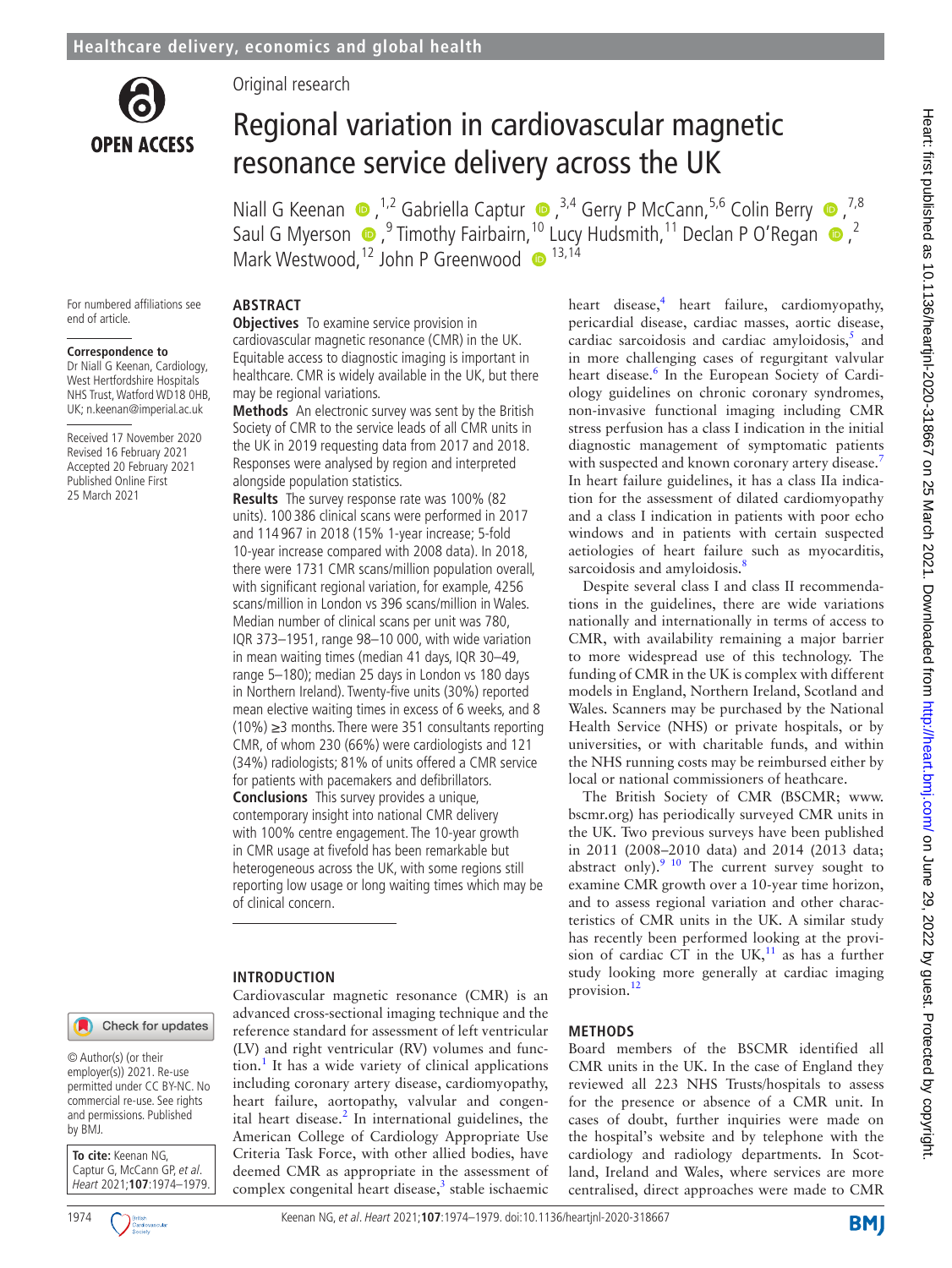practitioners in the region to identify all hospitals with a CMR unit. For all CMR units the service lead was identified. During 2019, the CMR lead for each Trust was sent an electronic survey (<www.sogosurvey.com>) to capture key service delivery metrics, including clinical scan volumes for the previous 2years (2017 and 2018), and separately research scan volumes for 2018. The complete list of questions is provided in [box](#page-1-0) 1. In cases of nonresponse, reminders were sent with follow-up emails and finally telephone calls. The population of each region within the UK was derived from publicly available data or from the Office for National Statistics.<sup>13 14</sup> Statistics were performed in Microsoft Excel (Microsoft) and RStudio (RStudio, Boston, Massachusetts, USA). Continuous variables were assessed for normality via a histogram, and for skewed data variables are presented as median, IQR and range where illustrative. Data were analysed by region of the UK and compared with population statistics. Patient and public involvement was not deemed relevant to the design of the study, which was by its nature a survey.

#### **RESULTS**

#### **Services and scanners**

In 2019, there were 82 CMR units in the UK, and we achieved a 100% response rate to the survey. Of these, 71 were in England, 1 in Northern Ireland, 6 in Scotland and 4 in Wales. In the 2014 survey there were 68 units, and in the 2011 survey (2008–2010 data) 60 units, representing a 37% increase in CMR centres in the last decade. Thirty-seven units were in secondary care (district hospitals) and 45 in tertiary care/regional/academic centres. For every million people in the population, there were 1.3 CMR units in England, 0.5 in Northern Ireland, 1.1 in Scotland and 1.3 in Wales.

The total number of MRI scanners used for CMR was 166 (median 2/centre, IQR 1–3, range 1–5). Of those who provided manufacturer information, 107 (72%) were Siemens, 30 (20%) Philips, 9 (6%) General Electric and 2 (1%) others. In terms of field strength, 123 (81%) were 1.5 T, 27 (18%) 3 T and 1 other. The median age of magnets was 4 years, IQR 1-8, range new to 15 years old; 17 (14%) magnets were 10 years old or older. The median age of CMR units was 10 years, IQR 6–14 years, range 1–35 years.

In terms of scanner distribution, 139 were in England, 4 in Northern Ireland, 17 in Scotland and 6 in Wales. For every million people in the population, there were 2.5 CMR-enabled MRI scanners in England, 2.1 in Northern Ireland, 3.1 in Scotland and 1.9 in Wales. Within England this varied between 2.9 scanners/million in both London and Northeast and Yorkshire regions, and 1.3 scanners/million in the East of England region.

## **Staffing**

We identified 351 consultant physicians reporting CMR, of whom 230 (66%) were cardiologists and 121 (34%) radiologists. The median number of reporting consultants per unit was 4, IQR 2–6, range 1–16. There were in addition 148 fellows, and 411 technologists involved in CMR services. Per million/ population the number of CMR consultants was 5.4 in England, 5.3 in Northern Ireland, 4.2 in Scotland and 4.5 in Wales.

## **Volume**

The total number of clinical CMR scans performed in the UK was 100386 in 2017 and 114967 in 2018, a 15% increase in 1year. In addition, there were 10126 research scans performed in 2018. For comparison, in previous surveys the total annual number of scans in 2008 was 20 597, and in 2010 it was 38

## **Box 1 Questions in the British Society of Cardiovascular Magnetic Resonance (BSCMR) 2019 survey**

- <span id="page-1-0"></span>1. What is the name of your Trust?
- 2. What is the name of the CMR lead in your Trust?
- 3. What is the email of the CMR lead in your Trust?
- 4. Is your hospital district general/secondary care or academic/ tertiary care?
- 5. How many MRI scanners do you have that are used for CMR?
- 6. For each scanner please answer: manufacturer, age, field strength?
- 7. How is your clinical CMR service funded? (National Health Service England specialised commissioning/national tariff, Clinical Commissioning Group/local negotiation, other)?
- 8. Reporting
	- Number of CMR cardiology consultants reporting?
	- Number of CMR radiology consultants reporting?
	- Number of CMR fellows in dept?
	- Number of CMR techs in dept?
- 9. Clinical indication (%)
	- Heart failure
	- Cardiomyopathy
	- Function and viability
	- Stress perfusion
	- Acquired vascular disease
	- Valvular heart disease
	- Myocarditis
	- Pericardial disease
	- Paediatric and congenital heart disease
- Cardiac transplantation/others (eg. masses).
- 10. Service delivery
	- What year did CMR start?
	- How many clinical CMR scans performed in 2018?
	- How many clinical CMR scans performed in 2017?
	- How many half day CMR sessions per week total across all scanners?
	- How many patients per half day session?
	- Mean inpatient waiting time? (days)
	- Mean outpatient waiting time? (days)
- 11. Do you have a programme for pacemaker/device patients?
- 12. If you have a programme for pacemaker/device patients, do you only scan conditional devices or also non-conditional devices?
- 13. Do you have general anaesthetic lists?
- 14. Do you have an interventional CMR programme?
- 15. Do you have access to T1 mapping?
- 16. Do you have a quality assurance programme in place?
- 17. Do you have a regular CMR meeting?
- 18. Do you have an audit programme?
- 19. Are you part of a hub-and-spoke model?
- 20. Training
	- How many trainees are there in your department?
	- Which level is training offered to? (1/2/3)
	- How many level 3 accredited trainers are there in your department?
- 21. Is research performed in your department?
- 22. Is there external, peer-reviewed research grant funding contributing to research in your department (during past 12 months)?
- 23. How many research CMR scans in 2018?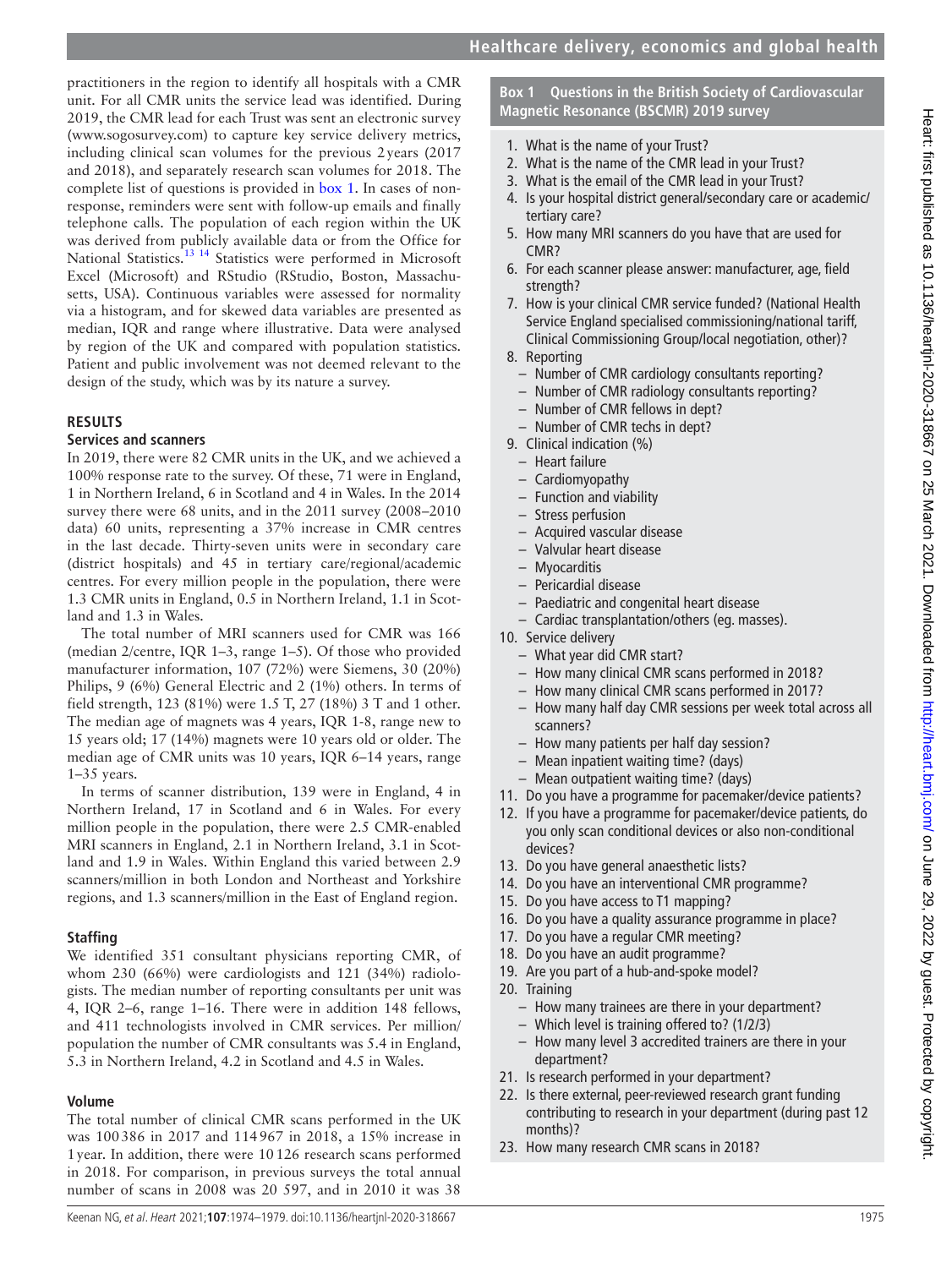485, although the response rate in these surveys did not achieve 100%. This therefore represents an estimated fivefold growth in 10 years.

In 2018, the median number of scans/centre was 780, IQR 373–1951, range 98–10 000. In 2017, these data were median 750, IQR 374–1600, range 100–7500 based on 80 centres, as two services started in 2018. For comparison, in 2008 the median number of scans was 240.

By head of UK population in 2018, there were 1731 scans/ million people. [Table](#page-2-0) 1 shows these data by region. The number of scans/million population were 1907 scans in England, 1302 in Northern Ireland, 827 in Scotland and 396 in Wales. In England, this varied between 4256 scans/million in the London region and 985 scans/million in the Southeast region [\(figure](#page-3-0) 1A).

A significant part of the growth has been in the numbers of scans performed in each centre as well as an increase in the number of centres. Data for annual scan volume by centre are shown in [table](#page-3-1) 2 and [figure](#page-3-2) 2A with data from 2013 for comparison. Three very high-volume centres performed >5000 scans/ year.

## **Waiting times**

Centres reported their mean outpatient referral to diagnostic (RTD) scan time. The median RTD was 41 days, IQR 30–49days, range 5–180days. Twenty-five (30%) centres had a mean RTD longer than 42 days (6 weeks), and 8 (10%) had a mean RTD of 90 days or more. The median reported RTD was 40 days in England, 180 days in Northern Ireland, 55 days in Scotland and 50 days in Wales. By region in England, the median reported RTD ranged from 25 days in London to 44 days in the Southwest region [\(table](#page-2-0) 1, figures [1B and 2B\)](#page-3-0). The median reported inpatient RTD was 3days, IQR 2–4days, range 0–7days.

## **Indications**

The mean percentage for each indication for CMR was heart failure 21%, cardiomyopathy 27%, function and viability 22%, stress perfusion 24%, acquired vascular disease 6%, valvular heart disease 5%, myocarditis/pericardial disease 10%, paediatric/congenital heart disease 10%, cardiac transplant 0.4%, others, for example, cardiac masses 3%. This adds up to >100% likely indicating some overlap between indications. Of 70 centres answering a question about the performance of stress perfusion CMR, 58 (83%) indicated that they had a stress perfusion service.

## **Quality/Research/Training**

Of the 74 units answering questions on clinical governance, 66 (89%) had a formal quality assurance (QA) programme, 63 (85%) had a regular CMR clinical meeting and 58 (78%) had a regular audit programme. Forty-four (59%) of 74 units were active in research. Of these units, the median number of research scans was 100/year, IQR 30–377, range 2–1600. Fiftythree (72%) of 74 units had cardiology/radiology trainees, mean number per unit 3.4, range 1–25. Thirty-seven (23%) units were offering training up to level 3 and a further 15 (20%) to level 2.

## **Other aspects of CMR service**

<span id="page-2-0"></span>Seventy-four units provided data on whether they had a service for patients with cardiac implanted electronic devices (pacemakers and defibrillators). Of these, 60 (81%) provided this service; 20 (33%) were scanning both MRI conditional and nonconditional devices, with 40 (67%) scanning MRI conditional devices only. The 14 (19%) units that did not have a service

| Results of the BSCMR 2019 survey<br>Table 1                  |                         |                                   |                                                             |                                  |                                                                    |                        |                                                     |                              |                                                               |                                          |                                                   |                                      |
|--------------------------------------------------------------|-------------------------|-----------------------------------|-------------------------------------------------------------|----------------------------------|--------------------------------------------------------------------|------------------------|-----------------------------------------------------|------------------------------|---------------------------------------------------------------|------------------------------------------|---------------------------------------------------|--------------------------------------|
| Country/Region                                               | Population<br>(million) | Number of<br>CMR scans<br>in 2018 | population<br>Number of<br>per million<br>CMR scans<br>2018 | Number of<br>CMR scans<br>n 2017 | population<br>Number of<br>per million<br><b>CMR</b> scans<br>2017 | Number of<br>CMR units | population<br>Number of<br>per million<br>CMR units | scanners<br>Number<br>of CMR | <b>CMR</b> scanners<br>Number of<br>per million<br>population | Number of CMR per million<br>consultants | Number of CMR Median<br>consultants<br>population | waiting time<br>outpatient<br>(days) |
| England                                                      |                         |                                   |                                                             |                                  |                                                                    |                        |                                                     |                              |                                                               |                                          |                                                   |                                      |
| East of England                                              | C.3                     | 8147                              | 1293                                                        | 6749                             | 1071                                                               | م                      | $\frac{0}{1}$                                       | ∞                            | $\frac{3}{2}$                                                 | 33                                       | 5.2                                               | 33                                   |
| London                                                       | 9.2                     | 39152                             | 4256                                                        | 33241                            | 3613                                                               | $\Xi$                  | 1.2                                                 | 27                           | 2.9                                                           | 69                                       | 7.5                                               | 25                                   |
| Midlands                                                     | 10.7                    | 17025                             | 1591                                                        | 15073                            | 1409                                                               | 15                     | $1\overline{4}$                                     | 27                           | 2.5                                                           | 95                                       | 5.2                                               | $\overline{4}$                       |
| North East and Yorkshire                                     | 8.4                     | 12285                             | 1463                                                        | 10313                            | 1228                                                               | $\overline{0}$         | 1.2                                                 | 24                           | 2.9                                                           | 45                                       | 5.4                                               | 33                                   |
| Northwest                                                    | 7.4                     | 12562                             | 1698                                                        | 10936                            | 1478                                                               | თ                      | $\overline{12}$                                     | 17                           | 2.3                                                           | 57                                       | 5.0                                               | $\overline{4}$                       |
| Southeast                                                    | $\overline{9}$ .        | 8968                              | 985                                                         | 8177                             | 899                                                                | $\overline{c}$         | $\ddot{ }$ :                                        | $\overline{21}$              | 2.3                                                           | 36                                       | 4.0                                               | $\frac{4}{1}$                        |
| Southwest                                                    | $\frac{0}{6}$           | 8641                              | 1440                                                        | 8334                             | 1389                                                               | ∞                      | $\frac{1}{2}$                                       | ίņ                           | 2.5                                                           | 28                                       | 4.7                                               | $\ddot{4}$                           |
| England total                                                | 56.0                    | 106780                            | 1907                                                        | 92823                            | 1658                                                               | $\overline{7}$         | $\ddot{.}$                                          | 139                          | 2.5                                                           | 304                                      | 5.4                                               | $\overline{40}$                      |
| Northern Ireland                                             | $\frac{0}{1}$           | 2450                              | 1302                                                        | 2300                             | 1222                                                               |                        | 0.5                                                 | 4                            | 2.1                                                           | $\approx$                                | 5.3                                               | 180                                  |
| Scotland                                                     | 5.4                     | 4495                              | 827                                                         | 4128                             | 759                                                                | 9                      | $\Xi$                                               | $\overline{1}$               | $\overline{3}$ .                                              | 23                                       | 4.2                                               | 55                                   |
| Wales                                                        | $\overline{3.1}$        | 1242                              | 396                                                         | 1135                             | 362                                                                |                        | $\ddot{ }$                                          | $\circ$                      | $\frac{0}{2}$                                                 | $\overline{4}$                           | 4.5                                               | 50                                   |
| UK total                                                     | 66.4                    | 114967                            | 1731                                                        | 00386                            | 1511                                                               | 82                     | 1.2                                                 | 166                          | 2.5                                                           | 351                                      | 5.3                                               | $\frac{4}{1}$                        |
| BSCMR, British Society of Cardiovascular Magnetic Resonance. |                         |                                   |                                                             |                                  |                                                                    |                        |                                                     |                              |                                                               |                                          |                                                   |                                      |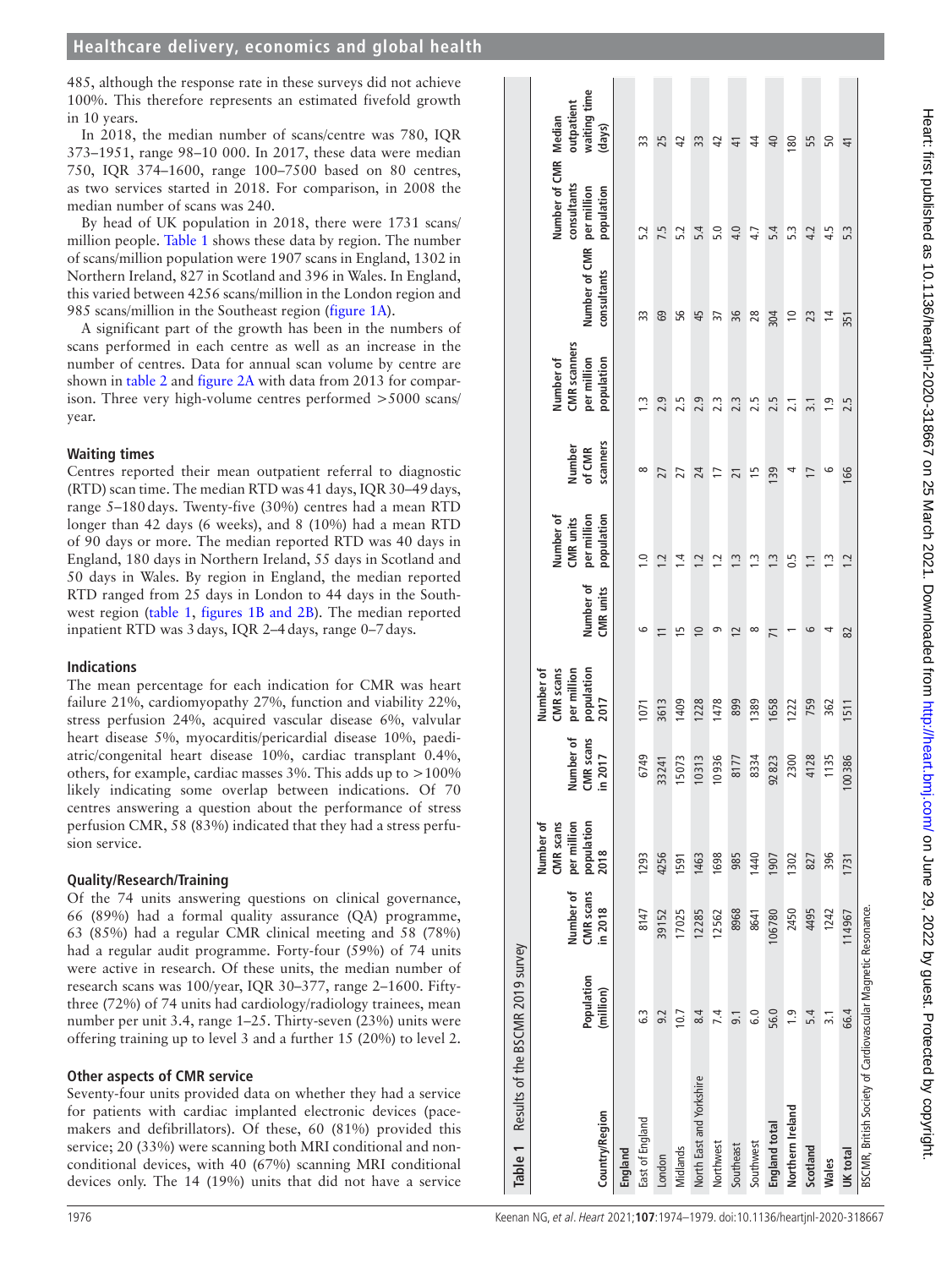

<span id="page-3-0"></span>**Figure 1** (A) Map showing number of cardiovascular magnetic resonance (CMR) scans per million population by UK region in 2018. (B) Map showing median outpatient waiting time for CMR by UK region (days).

for patients with cardiac implanted electronic devices included 5 tertiary referral centres. Finally, 54 of 73 units (74%) had access to T1 mapping, 18 of 72 units (25%) had general anaesthetic (GA) cardiac lists and 3 of 74 units (4%) had an interventional CMR programme.

## **DISCUSSION**

The current BSCMR survey is the first to reach a 100% response rate across the UK. We therefore have a unique and valuable insight into the 'real-world' state of UK CMR service delivery, not currently available in any other government or NHS dataset. The 100% response rate is itself remarkable and a testament to the engagement of physicians active in CMR in the UK with a representative professional society (BSCMR).

The three iterations of the BSCMR survey have shown a remarkable growth in the use of CMR at approximately fivefold over the last 10 years, although this will to a degree be an overestimate as previous surveys did not achieve a 100% response rate. There is unfortunately a paucity of datasets from other countries with which to compare our results. There are publicly available data from the US Medicare system, which showed that in 2017

<span id="page-3-1"></span>

| Number (%) of CMR units by scan volume<br>Table 2        |                |         |             |              |          |  |  |  |  |
|----------------------------------------------------------|----------------|---------|-------------|--------------|----------|--|--|--|--|
| Number of CMR centres and their annual scan volumes/year |                |         |             |              |          |  |  |  |  |
| Year                                                     | No data        | $<$ 300 | $300 - 500$ | $501 - 1000$ | >1000    |  |  |  |  |
| 2018                                                     | $\overline{0}$ | 7(9%)   | 20 (24%)    | 23 (28%)     | 32 (39%) |  |  |  |  |
|                                                          | 2013 5 (9%)    | 9(16%)  | 14 (25%)    | 7(13%)       | 20 (36%) |  |  |  |  |
| CMR, cardiovascular magnetic resonance.                  |                |         |             |              |          |  |  |  |  |

there were 26 796 CMR scans performed on Medicare beneficiaries, compared with  $102886$  scans in the UK.<sup>15</sup> Although



<span id="page-3-2"></span>**Figure 2** (A) Number of scans by cardiovascular magnetic resonance (CMR) unit in 2018 (black bars). Data for 2013 are shown in blue for comparison. The units are ranked by volume for each year with no linkage between 2013 and 2018 data. (B) Outpatient waiting times for CMR by unit (days).

Keenan NG, et al. Heart 2021;**107**:1974–1979. doi:10.1136/heartjnl-2020-318667 1977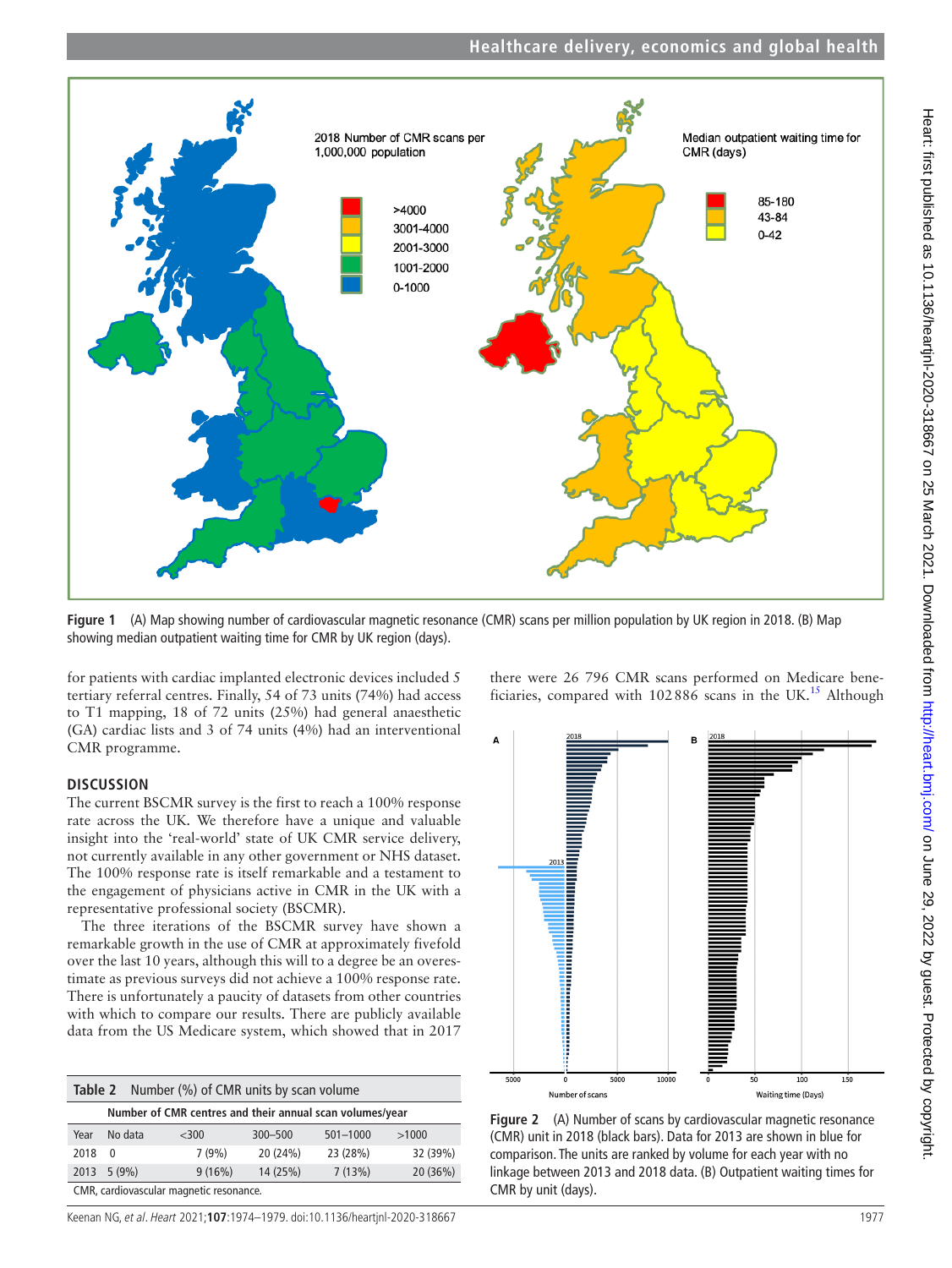## **Healthcare delivery, economics and global health**

Medicare only covers 17.8% of the population of the USA, beneficiaries are in general aged over 65 years where the burden of cardiovascular disease is greatest. Given that the population of the USA is 329 000 000,<sup>[16](#page-5-13)</sup> 17.8% of the population represents ~58 562 000, giving a rate of CMR among Medicare beneficiaries of  $\sim$ 406 scans/million; the comparator for the UK in 2017 was 1511, 3.7 times higher. The EuroCMR registry collected data on 27781 scans from 57 sites in 15 countries between 2007 and 2012<sup>17</sup> and the Society for Cardiovascular Magnetic Resonance has sponsored the Global CMR Registry project which has collected data from 62456 scans between 2013 and 2017 from 10 centres.[18](#page-5-15) While these are both registries looking at indications and clinical outcomes rather than scan volumes, it is clear that viewed internationally, the UK CMR activity levels are numerically large. There are significant benefits to patients from the widespread use of this imaging modality in terms of more sophisticated phenotyping, for example, non-invasive rather than invasive assessment for the aetiology of heart failure is both more clinically effective and also safer.<sup>1</sup>

However, growth has not been uniform across the UK, with wide disparities in use of and access to CMR. The annual CMR volume per unit varies widely from 98 to 10000 patients. The BSCMR previously recommended a minimum number of scans per centre per year of 300, but some low volume centres may be in their first year of CMR practice.<sup>[20](#page-5-17)</sup> In terms of CMR activity by million population for the year 2018, this varied from a low of 396 in Wales to a high of 4256 in London, a greater than 10-fold difference. Data analysis by region may be affected by patients being sent across regional boundaries for CMR, but this also highlights low access to CMR in their home region. However, we should note that CMR services in London include supra-regional and national services such as the National Amyloid Centre, and specialised units for thalassaemia, three centres for paediatric and adult congenital heart disease and a service for non-conditional cardiac devices, and this will lead to apparent higher activity levels in the London region per million population.

In 2010, the BSCMR and British Society of Cardiovascular Imaging estimated CMR activity would need to be  $\sim$ 2275 scans per million adults per year.<sup>20</sup> While 10 years later it is likely that the need will have increased, our data show that this target has been achieved in London but not in any other region of the UK. It is interesting to speculate why there is such a variation in activity across the UK. The most likely explanation is that cardiologists with significant experience of CMR are aware of its utility and have a lower threshold for referral than those with more limited exposure. A second possibility is that in some areas long waiting times are a disincentive to refer for CMR. A third possibility is that some areas have very well-established nuclear medicine services and that this is used in preference to CMR for ischaemia and viability assessment, despite the fact that CMR has been shown to have greater diagnostic accuracy,  $2^{12}$  prognostic ability<sup>[23](#page-5-19)</sup> and is more cost-effective from an NHS perspective,  $2425$ although the rapid expansion in cardiac CT services has further complicated the picture. However, where CMR activity rates are low, it is likely that patients are being managed without the potential benefits and insights of this advanced cardiac imaging technology, not just in coronary artery disease, but across the full range of CMR indications.<sup>[2](#page-5-1)</sup> This disparity in access to CMR is one of the main findings of this survey.

Clinical volume is an important measure of access to CMR, but so too are waiting times. This survey shows that the median of the mean reported outpatient waiting times for CMR was 25 days in London and 180 days in Northern

## **Key messages**

## **What is already known on this subject?**

- ► Cardiovascular magnetic resonance (CMR) is well-established in the UK with high scan volumes by international standards.
- ► The British Society for CMR has periodically surveyed all UK CMR units, starting in 2008.

## **What might this study add?**

- ► There has been an approximately fivefold increase in CMR use in the UK since 2008.
- ► The clinical use of CMR is highly variable across the UK with a >10-fold difference between the region with the highest and the lowest scan volumes.
- ► Waiting times are also highly variable across regions with a sixfold difference between the region with the shortest and the longest mean wait.

## **How might this impact on clinical practice?**

► This regional variation is a concern both for equity of provision of advanced cardiac imaging by CMR, and equity of clinical care across the UK, and should be addressed.

Ireland, a sevenfold difference. Given that this is a mean some patients may be waiting significantly longer. For coronary artery disease or cardiomyopathy, for instance, a 6-month wait may be clinically meaningful if decisions about revascularisation or device implantation are being based on the results of CMR exams, so this variation in waiting time may be a clinical concern.

The limitations of this survey are that the data are selfreported and therefore may not be completely accurate, but a strength is the engagement of all UK CMR centres. Small volume private CMR units may not have been captured by this survey, but private scans performed in NHS units have been. Waiting time data may not reflect planned interval scans. Finally as this is a survey we do not present outcome data.

Overall, our data indicate a lack of equitable access to CMR across the UK. Where there is clear evidence of resource underprovision, action is needed by healthcare providers, the NHS and government, bearing in mind the complex funding arrangements for CMR in the UK. High levels of regional variation in access to CMR are unacceptable given its strong evidence base and the high-level recommendations for its use in international clinical care guidelines.

## **CONCLUSIONS**

This survey provides a unique, contemporary, 'real-world' insight into a national CMR service delivery model with 100% centre engagement. The 10-year growth in CMR usage at approximately fivefold has been remarkable but heterogeneous across the UK, with some regions still reporting low usage or long waiting times which may be of clinical concern.

## **Author affiliations**

<sup>1</sup> Cardiology, West Hertfordshire Hospitals NHS Trust, Watford, UK <sup>2</sup>MRC London Institute of Medical Sciences, Imperial College London, London, UK <sup>3</sup>University College London Institute of Cardiovascular Science, London, UK 4 Centre for Inherited Heart Muscle Conditions, Royal Free Hospital, London, UK <sup>5</sup>Department of Cardiovascular Sciences, University of Leicester, Leicester, UK <sup>6</sup>NIHR Leicester Biomedical Research Centre, Glenfield Hospital, Leicester, UK <sup>7</sup>BHF Glasgow Cardiovascular Research Centre, University of Glasgow, Glasgow, UK <sup>8</sup>Cardiology, Golden Jubilee National Hospital, Clydebank, UK